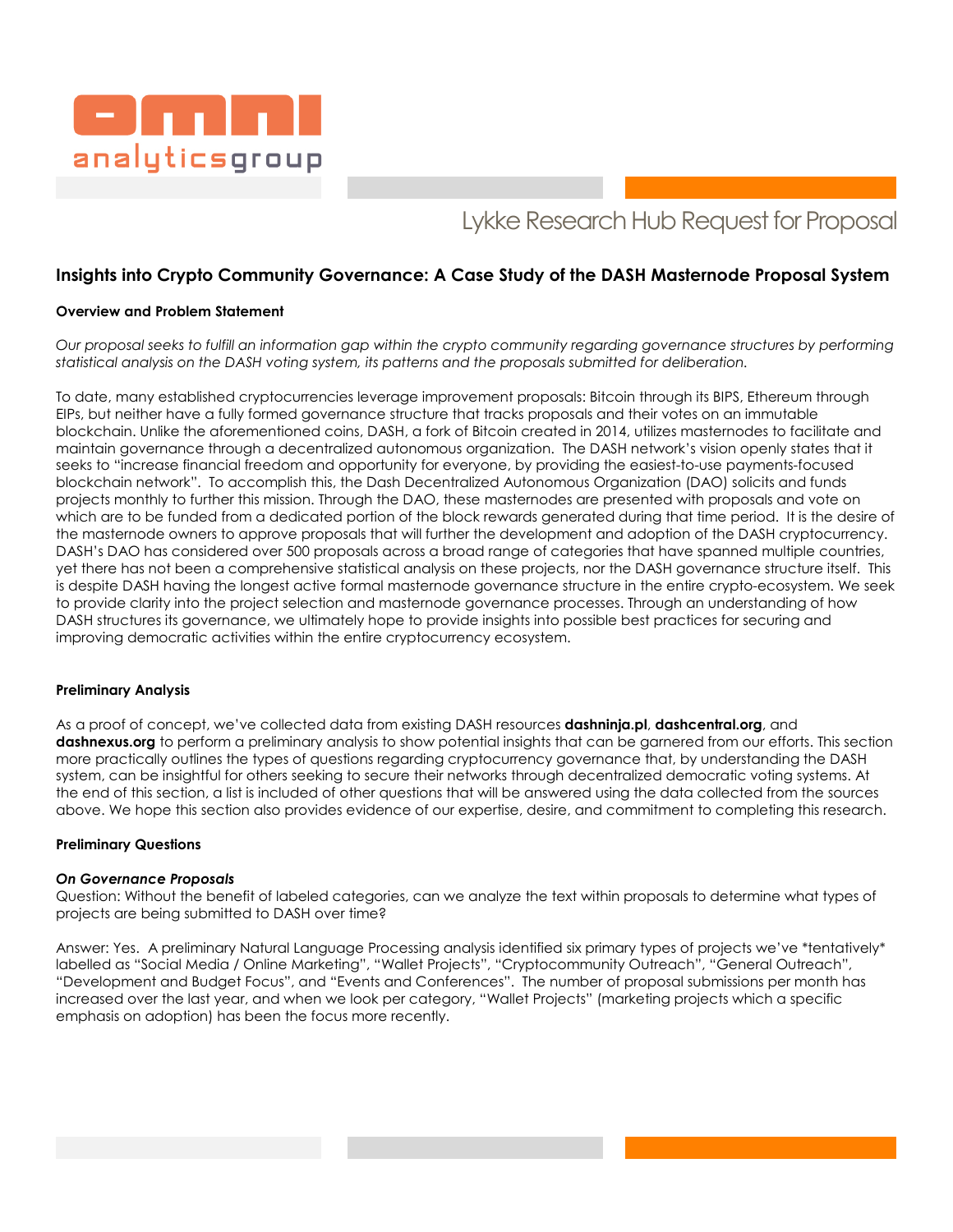

Question: With marketing taking such an emphasis, are there any geographical locations that have not been targeted? Answer: Yes. Preliminary analysis suggests that there are opportunities to increase adoption across the continent of Africa, the Middle East, and southern Asia and the lower part of South America.

# Map of Countries Targeted by DASH Marketing Proposals



#### *On Governance Activity*

Question: Previous analysis has shown that the number of proposal submissions have been increasing over time, has masternode engagement followed this trend?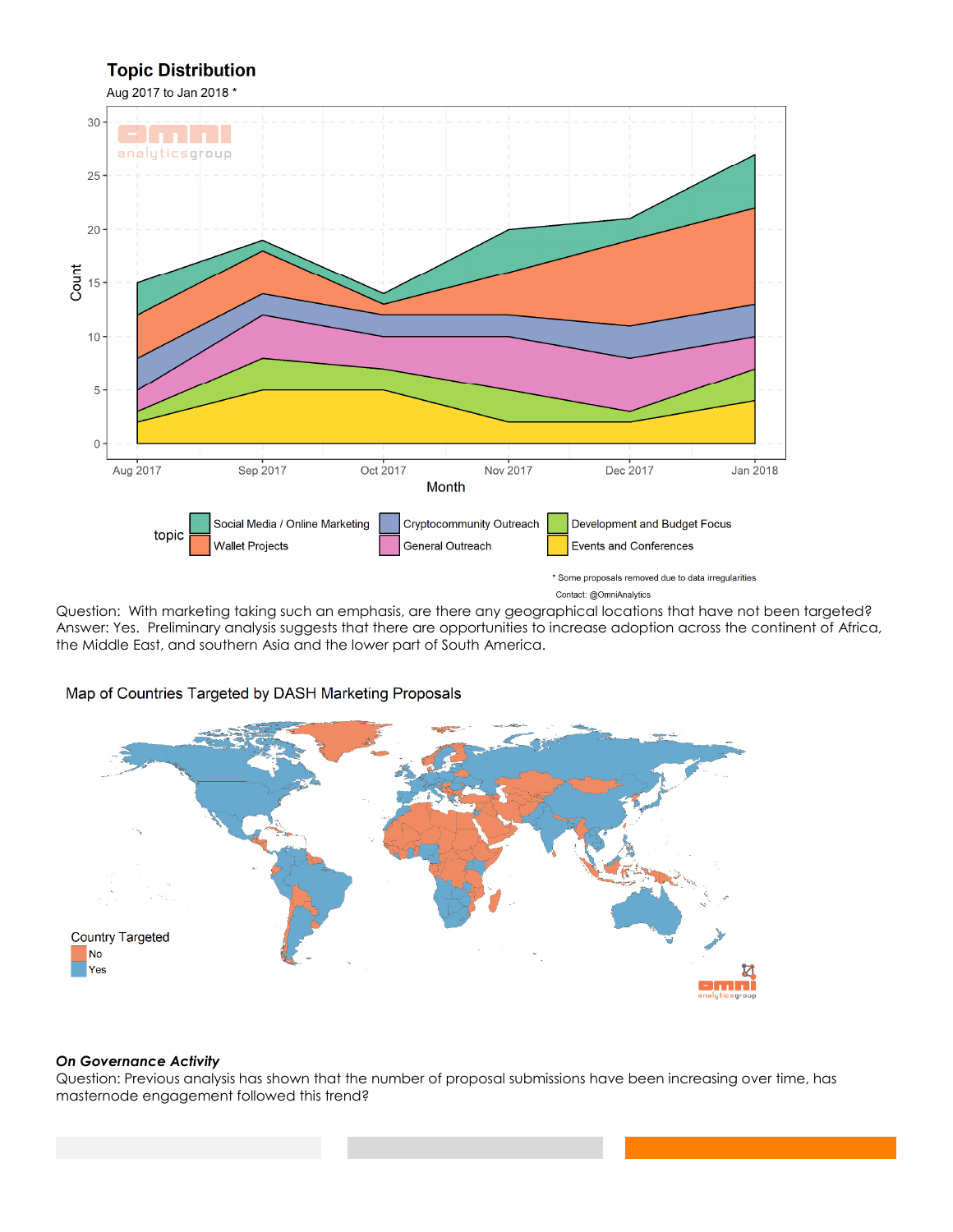Answer: Masternode engagement, as measured by the number of votes per proposal, has decreased over time, but has begun to recover as of February of last year.



Question: How does this decreased engagement show itself if we observed the actual voting categories? Answer: The actual votes cast show a universal decrease in the number of "Yes" and "No" votes cast, with a slight increase of "Abstain" votes over time. This suggests that some masternodes are not abstaining from voting, but have disengaged from the voting process completely.



Question: How has monthly proposal approval percentages changed across time? Answer: Project submissions have had a 69% approval rating across time, with a slightly downward trend over the past year.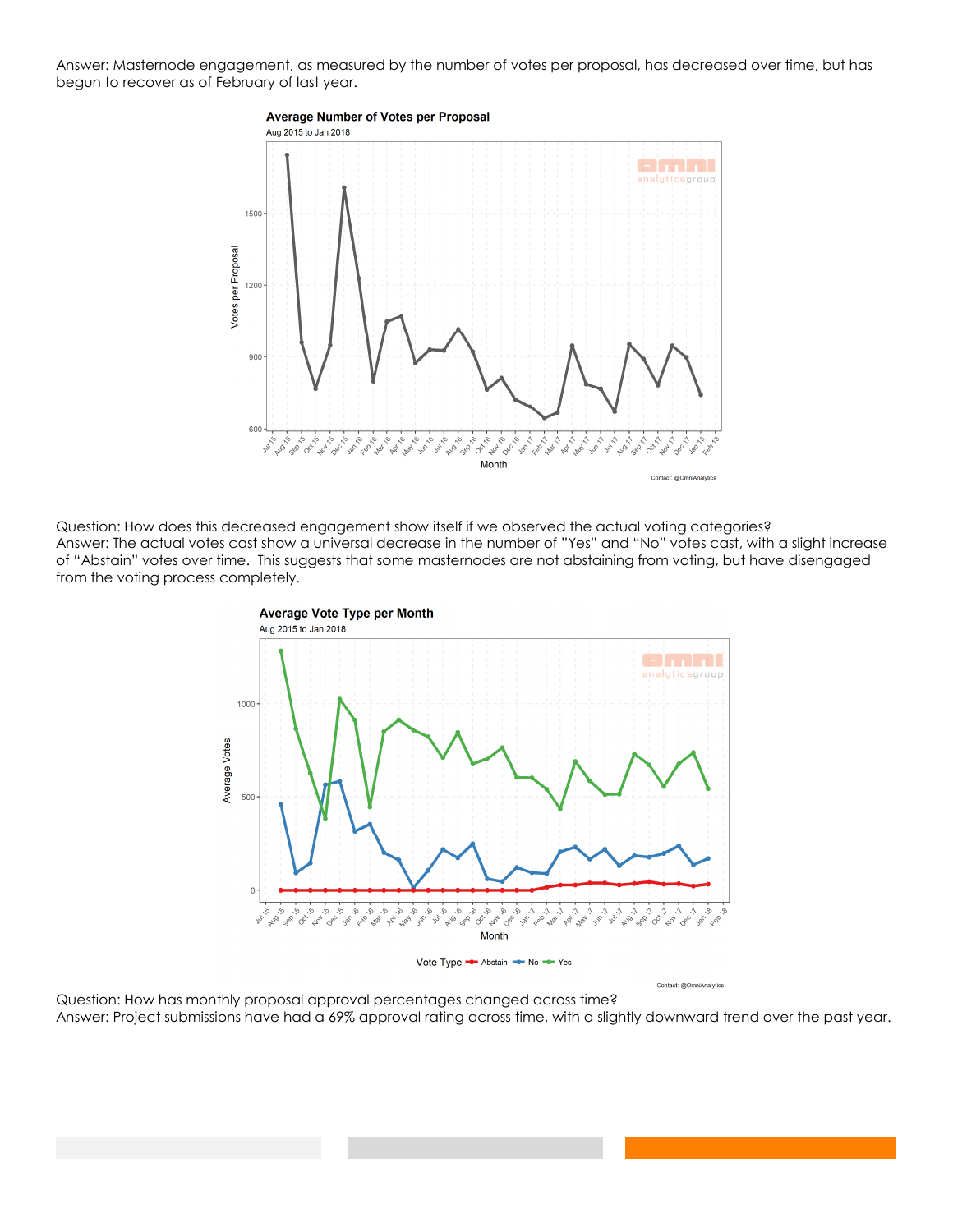

The analysis we've conducted thus far shows promise and motivated the submission of this proposal. With the data we've identified, we're comfortable answering the following questions in a full analysis:

- **How has masternode engagement and voting changed overtime?**
- **How susceptible is the governance voting system to 51% or other majority-spoof based attacks?**
- **What kinds of proposals are being submitted each month?**
- **What regions have DASH proposals focused on?**
- What percentage of projects are approved (and rejected)?
- What's the average duration of proposed projects?
- What the number of unique proposal owners?
- What's the total number of funded projects?
- What's the total sum of DASH (USD) spent?
- What's the average cost of funded and unfunded projects?
- What is the average number of monthly payments in DASH (USD) for both funded and funded projects?
- What proportion of the budget is being allocated to those categories per month?
- What proportion of those categories are being approved?
- Are there certain types of projects the governance system is biased towards?
- How likely are proposals to be approved that are submitted by first-time owners?
- Has the amount of proposal funding changed across time?

# **Deliverables, Timeline and Milestones**

At the conclusion of the study, we'll provide the Lykke Research Hub and larger crypto-community with a snapshot of the data collected, a reproducible report written in R hosted on Github, and an executive summary of all the findings. The proposed analysis will take two months to complete, with major milestones set at the end of the data collection stage, the analysis phase, and lastly at delivery construction.